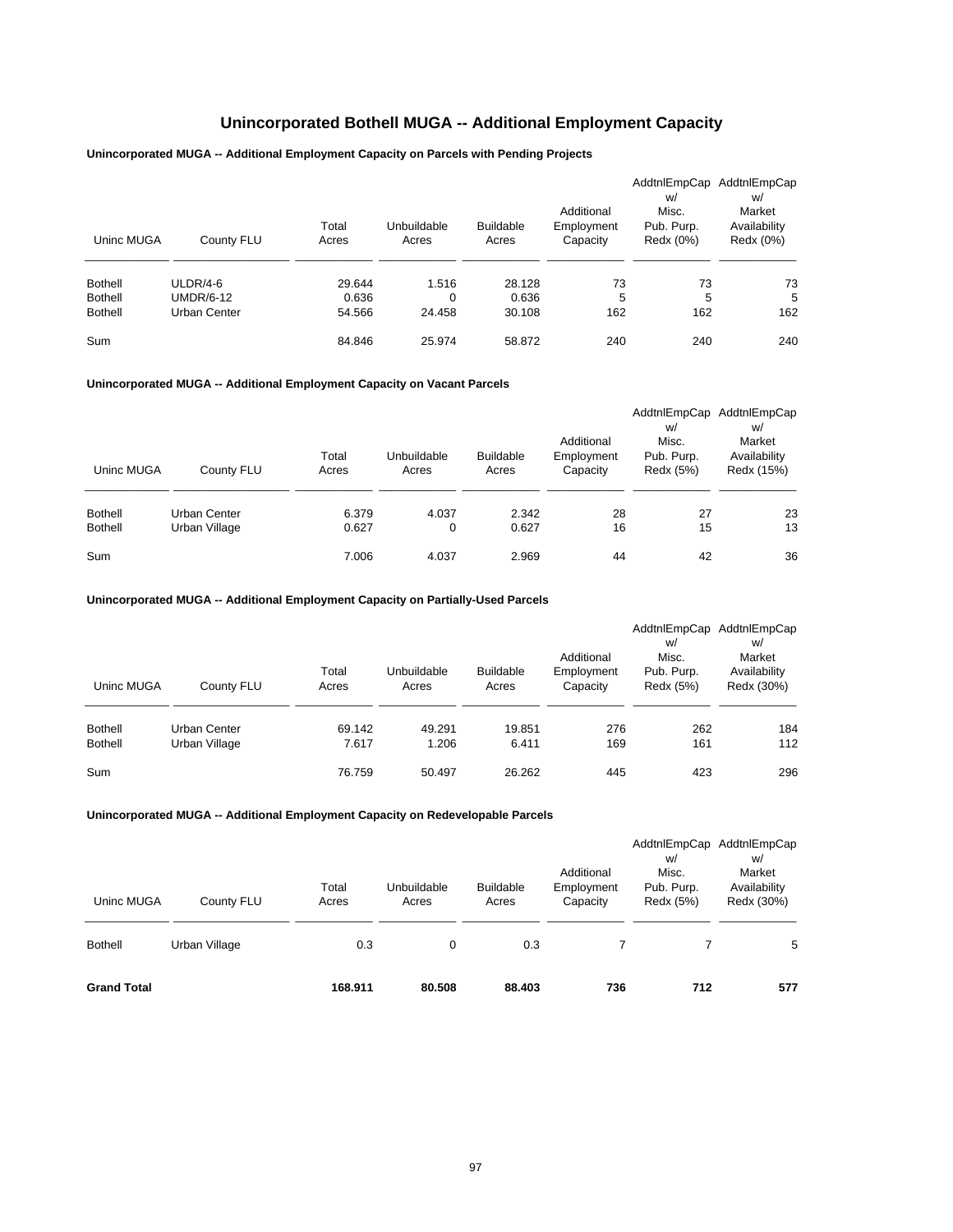# **Unincorporated Brier MUGA -- Additional Employment Capacity**

**Unincorporated MUGA -- Additional Employment Capacity on Vacant Parcels**

| Uninc MUGA         | County FLU       | Total<br>Acres | Unbuildable<br>Acres | <b>Buildable</b><br>Acres | Additional<br>Employment<br>Capacity | w/<br>Misc.<br>Pub. Purp.<br>Redx (5%) | AddtnlEmpCap AddtnlEmpCap<br>w/<br>Market<br>Availability<br>Redx (15%) |
|--------------------|------------------|----------------|----------------------|---------------------------|--------------------------------------|----------------------------------------|-------------------------------------------------------------------------|
| <b>Brier</b>       | Urban Commercial | 1.467          | 0                    | 1.467                     | 21                                   | 20                                     | 17                                                                      |
| <b>Grand Total</b> |                  | 1.467          | 0                    | 1.467                     | 21                                   | 20                                     | 17                                                                      |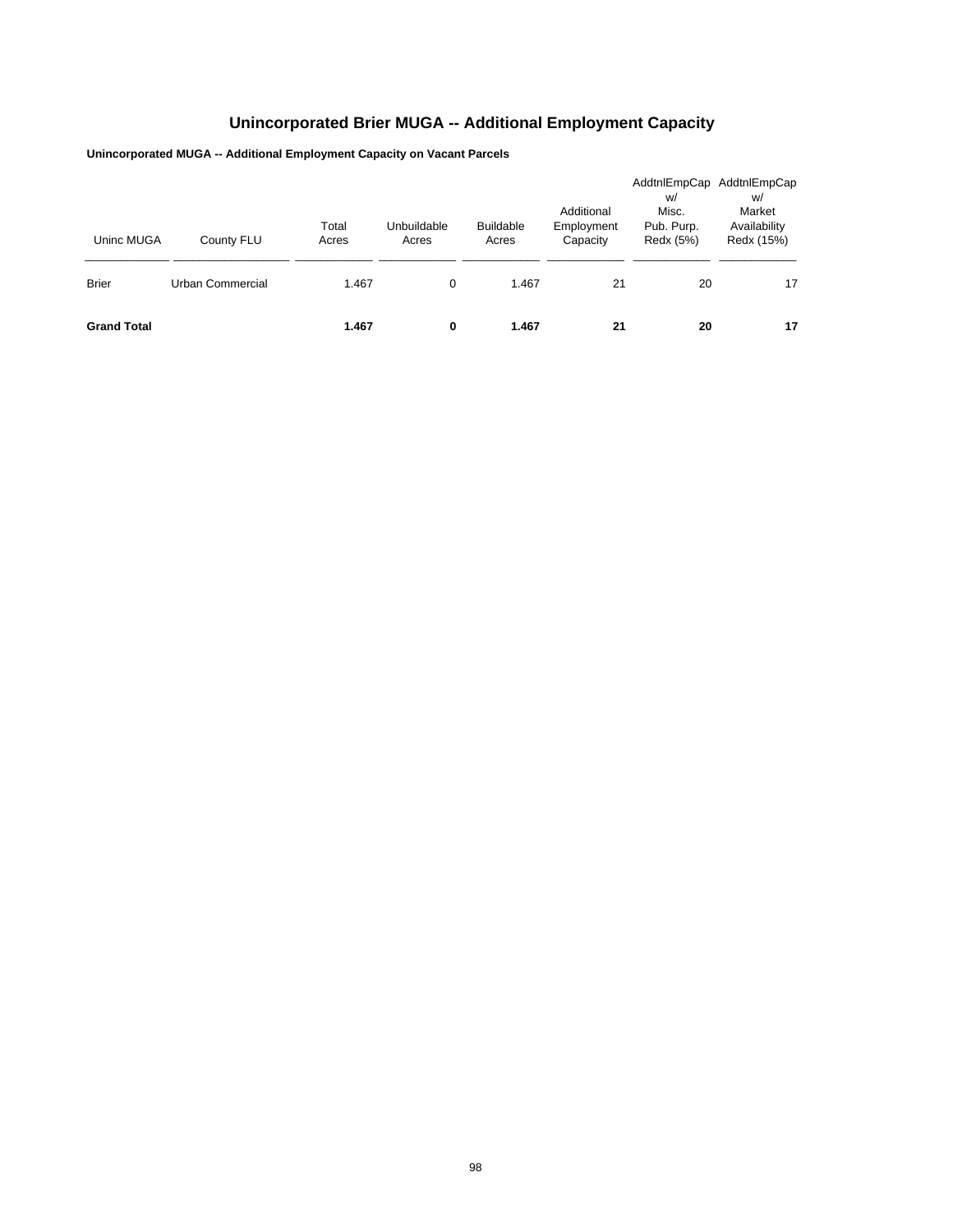## **Unincorporated Edmonds MUGA -- Additional Employment Capacity**

## **Unincorporated MUGA -- Additional Employment Capacity on Parcels with Pending Projects**

| Uninc MUGA | County FLU       | Total<br>Acres | Unbuildable<br>Acres | <b>Buildable</b><br>Acres | Additional<br>Employment<br>Capacity | W/<br>Misc.<br>Pub. Purp.<br>Redx (0%) | AddtnlEmpCap AddtnlEmpCap<br>W/<br>Market<br>Availability<br>Redx (0%) |
|------------|------------------|----------------|----------------------|---------------------------|--------------------------------------|----------------------------------------|------------------------------------------------------------------------|
| Edmonds    | Urban Commercial | 2.305          |                      | 2.305                     | 20                                   | 20                                     | 20                                                                     |

### **Unincorporated MUGA -- Additional Employment Capacity on Vacant Parcels**

| Uninc MUGA | County FLU       | Total<br>Acres | Unbuildable<br>Acres | <b>Buildable</b><br>Acres | Additional<br>Employment<br>Capacity | W/<br>Misc.<br>Pub. Purp.<br>Redx (5%) | AddtnlEmpCap AddtnlEmpCap<br>W/<br>Market<br>Availability<br>Redx (15%) |
|------------|------------------|----------------|----------------------|---------------------------|--------------------------------------|----------------------------------------|-------------------------------------------------------------------------|
| Edmonds    | Urban Commercial | 0.453          | 0                    | 0.453                     | 4                                    | 4                                      | 3                                                                       |

## **Unincorporated MUGA -- Additional Employment Capacity on Partially-Used Parcels**

| Uninc MUGA | County FLU       | Total<br>Acres | Unbuildable<br>Acres | <b>Buildable</b><br>Acres | Additional<br>Employment<br>Capacity | W/<br>Misc.<br>Pub. Purp.<br>Redx (5%) | AddtnlEmpCap AddtnlEmpCap<br>W/<br>Market<br>Availability<br>Redx (30%) |
|------------|------------------|----------------|----------------------|---------------------------|--------------------------------------|----------------------------------------|-------------------------------------------------------------------------|
| Edmonds    | Urban Commercial | 0.852          | 0.4                  | 0.452                     | 3                                    |                                        | 2                                                                       |

| Uninc MUGA         | County FLU       | Total<br>Acres | Unbuildable<br>Acres | <b>Buildable</b><br>Acres | Additional<br>Employment<br>Capacity | w/<br>Misc.<br>Pub. Purp.<br>Redx (5%) | AddtnlEmpCap AddtnlEmpCap<br>W/<br>Market<br>Availability<br>Redx (30%) |
|--------------------|------------------|----------------|----------------------|---------------------------|--------------------------------------|----------------------------------------|-------------------------------------------------------------------------|
| Edmonds            | Urban Commercial | 1.337          | 0                    | 1.337                     | 14                                   | 13                                     | 9                                                                       |
| <b>Grand Total</b> |                  | 4.947          | 0.4                  | 4.547                     | 41                                   | 40                                     | 34                                                                      |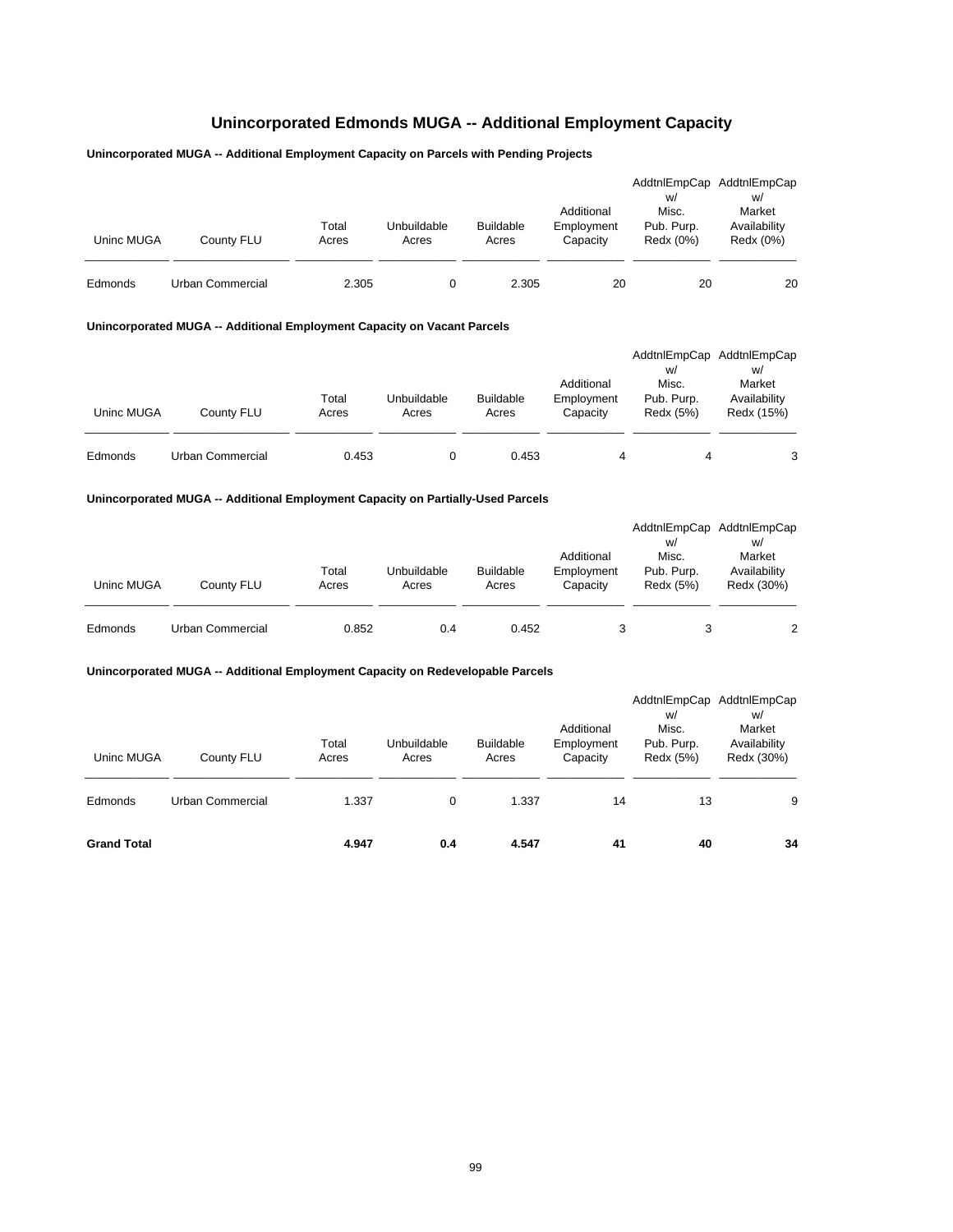## **Unincorporated Everett MUGA -- Additional Employment Capacity**

## **Unincorporated MUGA -- Additional Employment Capacity on Parcels with Pending Projects**

| Uninc MUGA         | County FLU                                          | Total<br>Acres          | Unbuildable<br>Acres | <b>Buildable</b><br>Acres | Additional<br>Employment<br>Capacity | AddtnlEmpCap<br>W/<br>Misc.<br>Pub. Purp.<br>Redx (0%) | AddtnlEmpCap<br>w/<br>Market<br>Availability<br>Redx (0%) |
|--------------------|-----------------------------------------------------|-------------------------|----------------------|---------------------------|--------------------------------------|--------------------------------------------------------|-----------------------------------------------------------|
| Everett<br>Everett | Public/Inst Use<br>Urban Commercial<br>Urban Center | 12.75<br>9.792<br>4.835 | 0<br>3.241           | 12.75<br>6.551<br>4.835   | 65<br>210<br>286                     | 65<br>210<br>286                                       | 65<br>210<br>286                                          |
| Everett<br>Sum     |                                                     | 27.377                  | 0<br>3.241           | 24.136                    | 561                                  | 561                                                    | 561                                                       |

## **Unincorporated MUGA -- Additional Employment Capacity on Vacant Parcels**

|            |                  |        |             |                  |            | AddtnlEmpCap | AddtnlEmpCap |
|------------|------------------|--------|-------------|------------------|------------|--------------|--------------|
|            |                  |        |             |                  |            | w/           | w/           |
|            |                  |        |             |                  | Additional | Misc.        | Market       |
|            |                  | Total  | Unbuildable | <b>Buildable</b> | Employment | Pub. Purp.   | Availability |
| Uninc MUGA | County FLU       | Acres  | Acres       | Acres            | Capacity   | Redx (5%)    | Redx (15%)   |
|            |                  |        |             |                  |            |              |              |
| Everett    | Urban Commercial | 26.365 | 10.315      | 16.05            | 221        | 210          | 178          |
| Everett    | Urban Industrial | 11.152 | 6.05        | 5.102            | 89         | 85           | 72           |
| Everett    | Urban Center     | 11.259 | 0           | 11.259           | 167        | 159          | 135          |
| Everett    | Urban Village    | 3.613  | 1.351       | 2.262            | 58         | 55           | 47           |
| Sum        |                  | 52.389 | 17.716      | 34.673           | 535        | 509          | 432          |

#### **Unincorporated MUGA -- Additional Employment Capacity on Partially-Used Parcels**

|            |                  |         |             |                  |            | AddtnlEmpCap | AddtnlEmpCap |
|------------|------------------|---------|-------------|------------------|------------|--------------|--------------|
|            |                  |         |             |                  |            | w/           | w/           |
|            |                  |         |             |                  | Additional | Misc.        | Market       |
|            |                  | Total   | Unbuildable | <b>Buildable</b> | Employment | Pub. Purp.   | Availability |
| Uninc MUGA | County FLU       | Acres   | Acres       | Acres            | Capacity   | Redx (5%)    | Redx (30%)   |
|            |                  |         |             |                  |            |              |              |
| Everett    | Urban Commercial | 54.755  | 28.015      | 26.74            | 354        | 336          | 235          |
| Everett    | Urban Industrial | 1.712   | 0.992       | 0.72             | 8          | 8            | 5            |
| Everett    | Urban Center     | 57.8    | 34.168      | 23.632           | 315        | 299          | 209          |
| Everett    | Urban Village    | 8.6     | 3.957       | 4.643            | 109        | 104          | 72           |
| Sum        |                  | 122.867 | 67.132      | 55.735           | 786        | 747          | 521          |

| Uninc MUGA         | County FLU       | Total<br>Acres | Unbuildable<br>Acres | <b>Buildable</b><br>Acres | Additional<br>Employment<br>Capacity | w/<br>Misc.<br>Pub. Purp.<br>Redx (5%) | AddtnlEmpCap AddtnlEmpCap<br>w/<br>Market<br>Availability<br>Redx (30%) |
|--------------------|------------------|----------------|----------------------|---------------------------|--------------------------------------|----------------------------------------|-------------------------------------------------------------------------|
| Everett            | Urban Commercial | 0.654          | 0                    | 0.654                     | 8                                    | 8                                      | 5                                                                       |
| <b>Grand Total</b> |                  | 203.287        | 88.089               | 115.198                   | 1890                                 | 1825                                   | 1519                                                                    |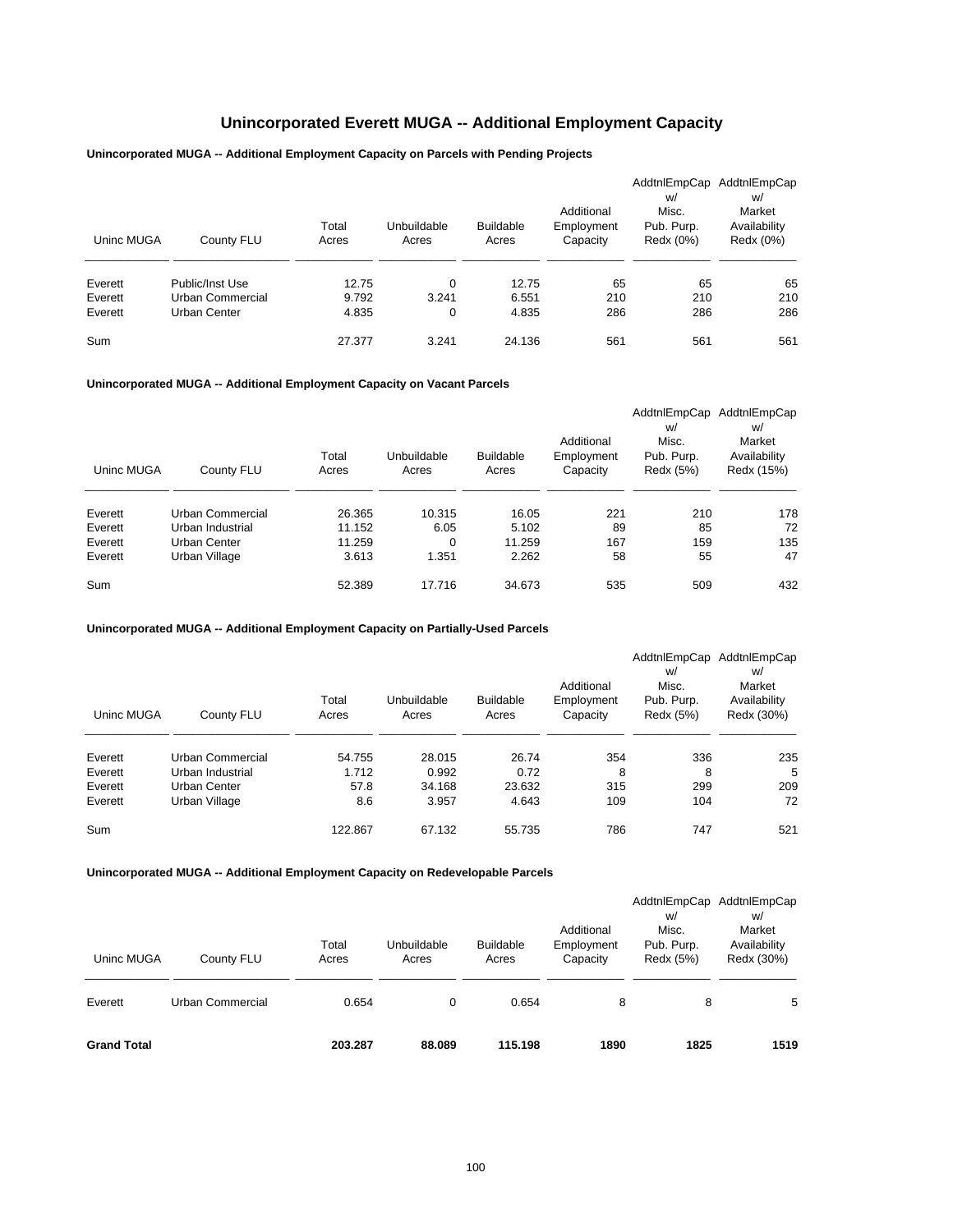# **Unincorporated Lake Stickney MUGA -- Additional Employment Capacity**

## **Unincorporated MUGA -- Additional Employment Capacity on Parcels with Pending Projects**

| Uninc MUGA    | County FLU       | Total<br>Acres | Unbuildable<br>Acres | <b>Buildable</b><br>Acres | Additional<br>Employment<br>Capacity | AddtnlEmpCap<br>W/<br>Misc.<br>Pub. Purp.<br>Redx (0%) | AddtnlEmpCap<br>W/<br>Market<br>Availability<br>Redx (0%) |
|---------------|------------------|----------------|----------------------|---------------------------|--------------------------------------|--------------------------------------------------------|-----------------------------------------------------------|
| Lake Stickney | Urban Commercial | 2.194          |                      | 2.194                     |                                      |                                                        |                                                           |

#### **Unincorporated MUGA -- Additional Employment Capacity on Vacant Parcels**

| Uninc MUGA    | County FLU       | Total<br>Acres | Unbuildable<br>Acres | <b>Buildable</b><br>Acres | Additional<br>Employment<br>Capacity | AddtnlEmpCap<br>W/<br>Misc.<br>Pub. Purp.<br>Redx (5%) | AddtnlEmpCap<br>W/<br>Market<br>Availability<br>Redx (15%) |
|---------------|------------------|----------------|----------------------|---------------------------|--------------------------------------|--------------------------------------------------------|------------------------------------------------------------|
| Lake Stickney | Urban Commercial | 4.012          |                      | 4.012                     | 53                                   | 50                                                     | 43                                                         |

### **Unincorporated MUGA -- Additional Employment Capacity on Partially-Used Parcels**

| Uninc MUGA<br>Lake Stickney | County FLU<br>Urban Commercial | Total<br>Acres<br>17.865 | Unbuildable<br>Acres<br>3.574 | <b>Buildable</b><br>Acres<br>14.291 | Additional<br>Employment<br>Capacity<br>195 | AddtnlEmpCap<br>W/<br>Misc.<br>Pub. Purp.<br>Redx (5%)<br>185 | AddtnlEmpCap<br>w/<br>Market<br>Availability<br>Redx (30%)<br>130 |
|-----------------------------|--------------------------------|--------------------------|-------------------------------|-------------------------------------|---------------------------------------------|---------------------------------------------------------------|-------------------------------------------------------------------|
| <b>Grand Total</b>          |                                | 24.071                   | 3.574                         | 20.497                              | 255                                         | 242                                                           | 180                                                               |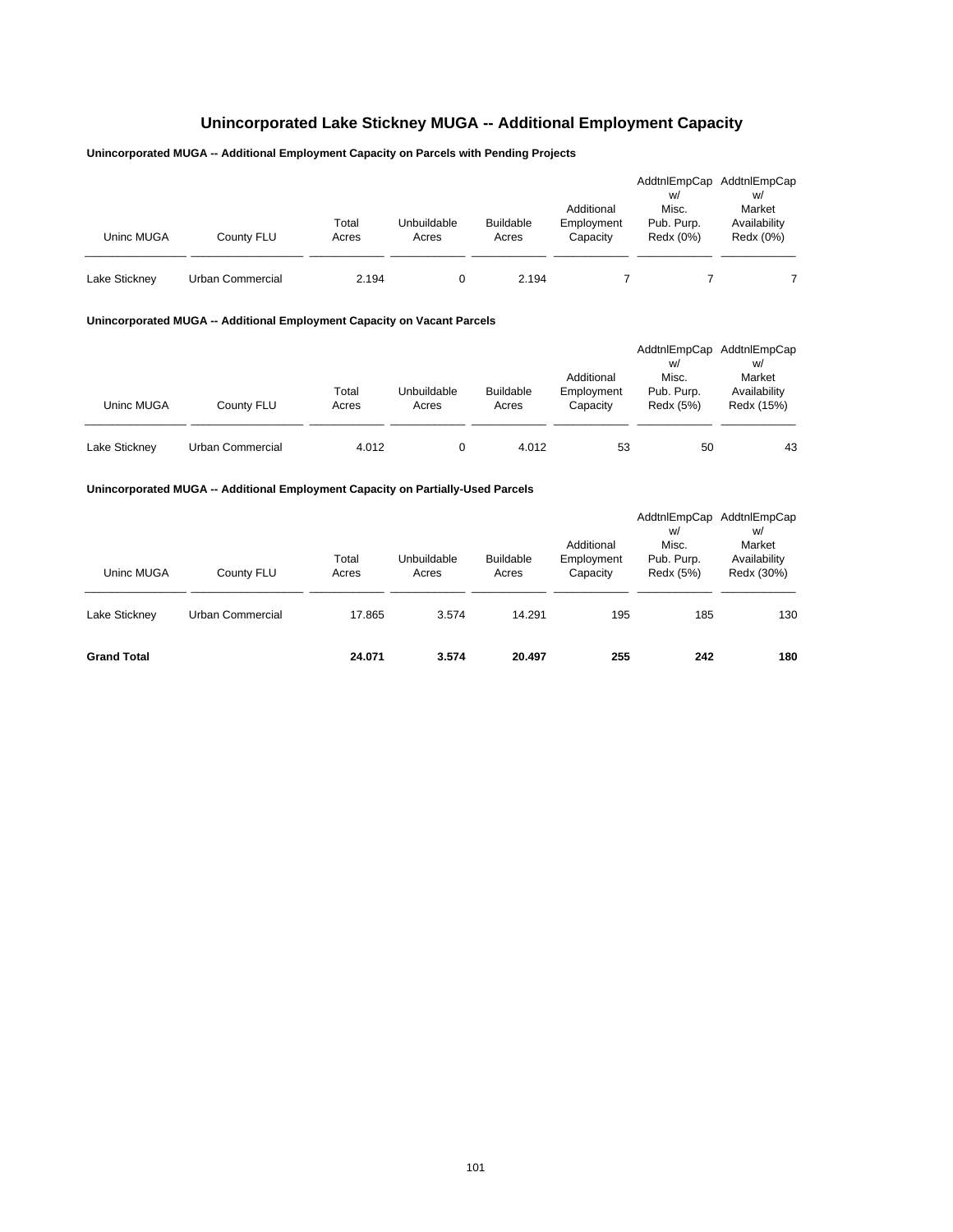## **Unincorporated Larch Way MUGA -- Additional Employment Capacity**

## **Unincorporated MUGA -- Additional Employment Capacity on Parcels with Pending Projects**

| Uninc MUGA | County FLU   | Total<br>Acres | Unbuildable<br>Acres | <b>Buildable</b><br>Acres | Additional<br>Employment<br>Capacity | W/<br>Misc.<br>Pub. Purp.<br>Redx (0%) | AddtnlEmpCap AddtnlEmpCap<br>W/<br>Market<br>Availability<br>Redx (0%) |
|------------|--------------|----------------|----------------------|---------------------------|--------------------------------------|----------------------------------------|------------------------------------------------------------------------|
| Larch Way  | Urban Center | 6.511          |                      | 6.511                     | 58                                   | 58                                     | 58                                                                     |

### **Unincorporated MUGA -- Additional Employment Capacity on Vacant Parcels**

| Uninc MUGA             | County FLU                       | Total<br>Acres | Unbuildable<br>Acres | <b>Buildable</b><br>Acres | Additional<br>Employment<br>Capacity | AddtnlEmpCap<br>w/<br>Misc.<br>Pub. Purp.<br>Redx (5%) | AddtnlEmpCap<br>w/<br>Market<br>Availability<br>Redx (15%) |
|------------------------|----------------------------------|----------------|----------------------|---------------------------|--------------------------------------|--------------------------------------------------------|------------------------------------------------------------|
| Larch Way<br>Larch Way | Urban Commercial<br>Urban Center | 0.755<br>2.501 | 0<br>0               | 0.755<br>2.501            | 8<br>32                              | 8<br>30                                                | 6<br>26                                                    |
| Sum                    |                                  | 3.256          | 0                    | 3.256                     | 40                                   | 38                                                     | 32                                                         |

### **Unincorporated MUGA -- Additional Employment Capacity on Partially-Used Parcels**

| Uninc MUGA | County FLU   | Total<br>Acres | Unbuildable<br>Acres | <b>Buildable</b><br>Acres | Additional<br>Employment<br>Capacity | w/<br>Misc.<br>Pub. Purp.<br>Redx (5%) | AddtnlEmpCap AddtnlEmpCap<br>W/<br>Market<br>Availability<br>Redx (30%) |
|------------|--------------|----------------|----------------------|---------------------------|--------------------------------------|----------------------------------------|-------------------------------------------------------------------------|
| Larch Way  | Urban Center | 43.518         | 12.604               | 30.914                    | 532                                  | 505                                    | 354                                                                     |

| Uninc MUGA         | County FLU   | Total<br>Acres | Unbuildable<br>Acres | <b>Buildable</b><br>Acres | Additional<br>Employment<br>Capacity | w/<br>Misc.<br>Pub. Purp.<br>Redx (5%) | AddtnlEmpCap AddtnlEmpCap<br>w/<br>Market<br>Availability<br>Redx (30%) |
|--------------------|--------------|----------------|----------------------|---------------------------|--------------------------------------|----------------------------------------|-------------------------------------------------------------------------|
| Larch Way          | Urban Center | 0.247          | 0                    | 0.247                     | 2                                    | 2                                      |                                                                         |
| <b>Grand Total</b> |              | 53.532         | 12.604               | 40.928                    | 632                                  | 603                                    | 445                                                                     |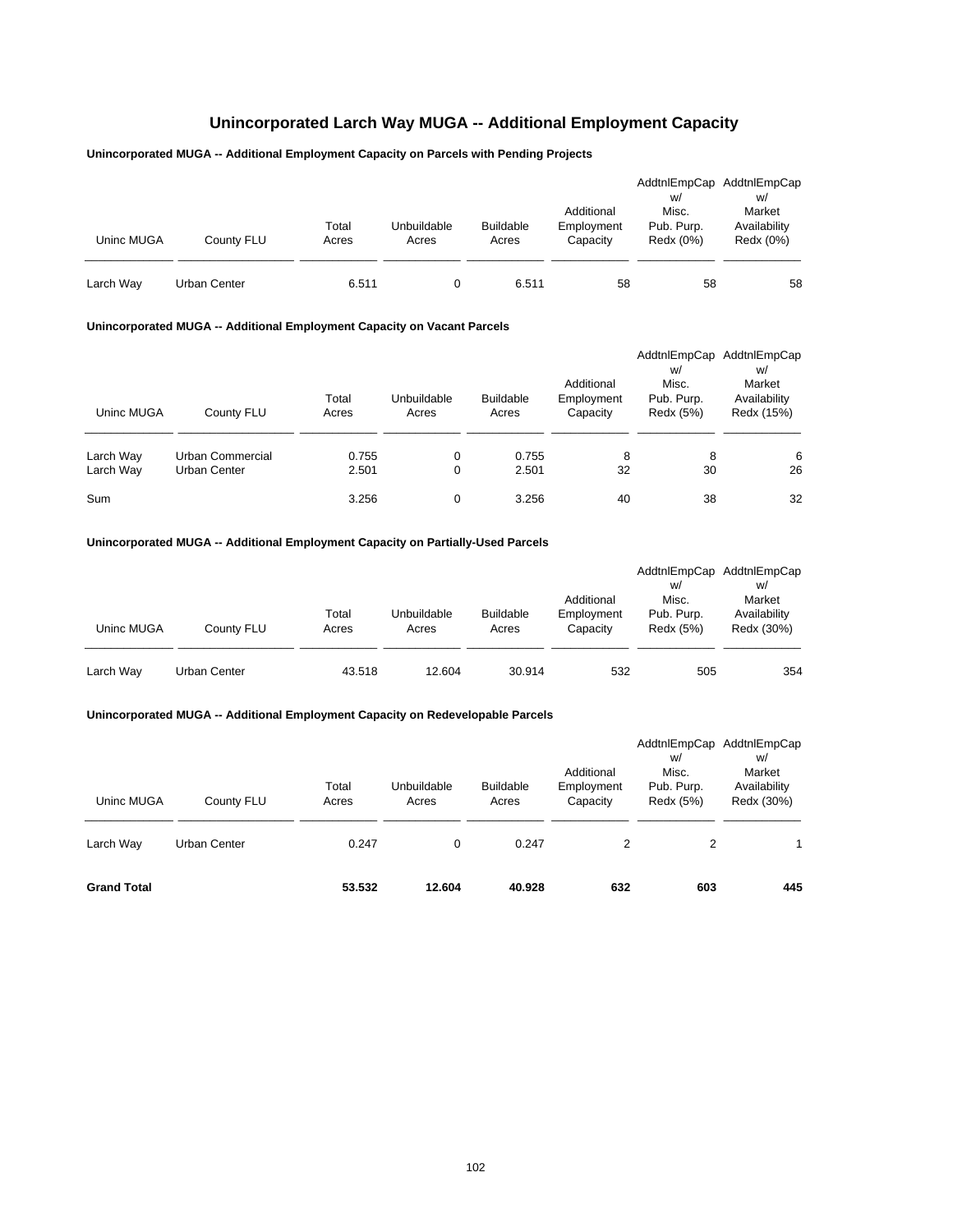## **Unincorporated Lynnwood MUGA -- Additional Employment Capacity**

**Unincorporated MUGA -- Additional Employment Capacity on Parcels with Pending Projects**

| Uninc MUGA | County FLU        | Total<br>Acres | Unbuildable<br>Acres | <b>Buildable</b><br>Acres | Additional<br>Employment<br>Capacity | AddtnlEmpCap<br>w/<br>Misc.<br>Pub. Purp.<br>Redx (0%) | AddtnlEmpCap<br>w/<br>Market<br>Availability<br>Redx (0%) |
|------------|-------------------|----------------|----------------------|---------------------------|--------------------------------------|--------------------------------------------------------|-----------------------------------------------------------|
| Lynnwood   | $ULDR/4-6$        | 3.2            | 0.006                | 3.194                     | 14                                   | 14                                                     | 14                                                        |
| Lynnwood   | <b>UHDR/12-24</b> | 3.399          | 0.942                | 2.457                     | 1                                    |                                                        | 1                                                         |
| Lynnwood   | Urban Commercial  | 5.365          | 0                    | 5.365                     | 92                                   | 92                                                     | 92                                                        |
| Lynnwood   | Urban Center      | 27.172         | 4.166                | 23.006                    | 1153                                 | 1153                                                   | 1153                                                      |
| Sum        |                   | 39.136         | 5.114                | 34.022                    | 1260                                 | 1260                                                   | 1260                                                      |

**Unincorporated MUGA -- Additional Employment Capacity on Vacant Parcels**

| Uninc MUGA | County FLU        | Total<br>Acres | Unbuildable<br>Acres | <b>Buildable</b><br>Acres | Additional<br>Employment<br>Capacity | AddtnlEmpCap<br>w/<br>Misc.<br>Pub. Purp.<br>Redx (5%) | AddtnlEmpCap<br>W/<br>Market<br>Availability<br>Redx (15%) |
|------------|-------------------|----------------|----------------------|---------------------------|--------------------------------------|--------------------------------------------------------|------------------------------------------------------------|
| Lynnwood   | Urban Commercial  | 6.933          | 0                    | 6.933                     | 92                                   | 87                                                     | 74                                                         |
| Lynnwood   | Urban Industrial  | 23.648         | 11.249               | 12.399                    | 221                                  | 210                                                    | 178                                                        |
| Lynnwood   | Urban Center      | 61.75          | 15.88                | 51.915                    | 687                                  | 653                                                    | 555                                                        |
| Lynnwood   | Trans/Ped Village | 6.747          | 0                    | 6.747                     | 87                                   | 83                                                     | 70                                                         |
| Sum        |                   | 99.078         | 27.129               | 77.994                    | 1087                                 | 1033                                                   | 877                                                        |

**Unincorporated MUGA -- Additional Employment Capacity on Partially-Used Parcels**

| Uninc MUGA | County FLU        | Total<br>Acres | Unbuildable<br>Acres | <b>Buildable</b><br>Acres | Additional<br>Employment<br>Capacity | AddtnlEmpCap<br>w/<br>Misc.<br>Pub. Purp.<br>Redx (5%) | AddtnlEmpCap<br>w/<br>Market<br>Availability<br>Redx (30%) |
|------------|-------------------|----------------|----------------------|---------------------------|--------------------------------------|--------------------------------------------------------|------------------------------------------------------------|
| Lynnwood   | Urban Commercial  | 15.188         | 8.585                | 6.603                     | 81                                   | 77                                                     | 54                                                         |
| Lynnwood   | Urban Industrial  | 12.142         | 10.139               | 2.003                     | 25                                   | 24                                                     | 17                                                         |
| Lynnwood   | Urban Center      | 105.613        | 40.447               | 65.166                    | 905                                  | 860                                                    | 602                                                        |
| Lynnwood   | Trans/Ped Village | 44.404         | 13.754               | 30.65                     | 383                                  | 364                                                    | 255                                                        |
| Lynnwood   | Urban Village     | 4.993          | 3.55                 | 1.443                     | 24                                   | 23                                                     | 16                                                         |
| Sum        |                   | 182.34         | 76.475               | 105.865                   | 1418                                 | 1348                                                   | 944                                                        |

| Uninc MUGA           | County FLU                               | Total<br>Acres | Unbuildable<br>Acres | <b>Buildable</b><br>Acres | Additional<br>Employment<br>Capacity | w/<br>Misc.<br>Pub. Purp.<br>Redx (5%) | AddtnlEmpCap AddtnlEmpCap<br>w/<br>Market<br>Availability<br>Redx (30%) |
|----------------------|------------------------------------------|----------------|----------------------|---------------------------|--------------------------------------|----------------------------------------|-------------------------------------------------------------------------|
| Lynnwood             | <b>Urban Commercial</b>                  | 1.559          | 0                    | 1.559                     | $\overline{2}$                       | 2                                      | $\mathbf{1}$                                                            |
| Lynnwood<br>Lynnwood | Urban Center<br><b>Trans/Ped Village</b> | 2.14<br>3.253  | 0<br>0.03            | 2.14<br>3.223             | 8<br>32                              | 8<br>30                                | 5<br>21                                                                 |
| Sum                  |                                          | 6.952          | 0.03                 | 6.922                     | 42                                   | 40                                     | 27                                                                      |
| <b>Grand Total</b>   |                                          | 327.506        | 108.748              | 224.803                   | 3807                                 | 3681                                   | 3108                                                                    |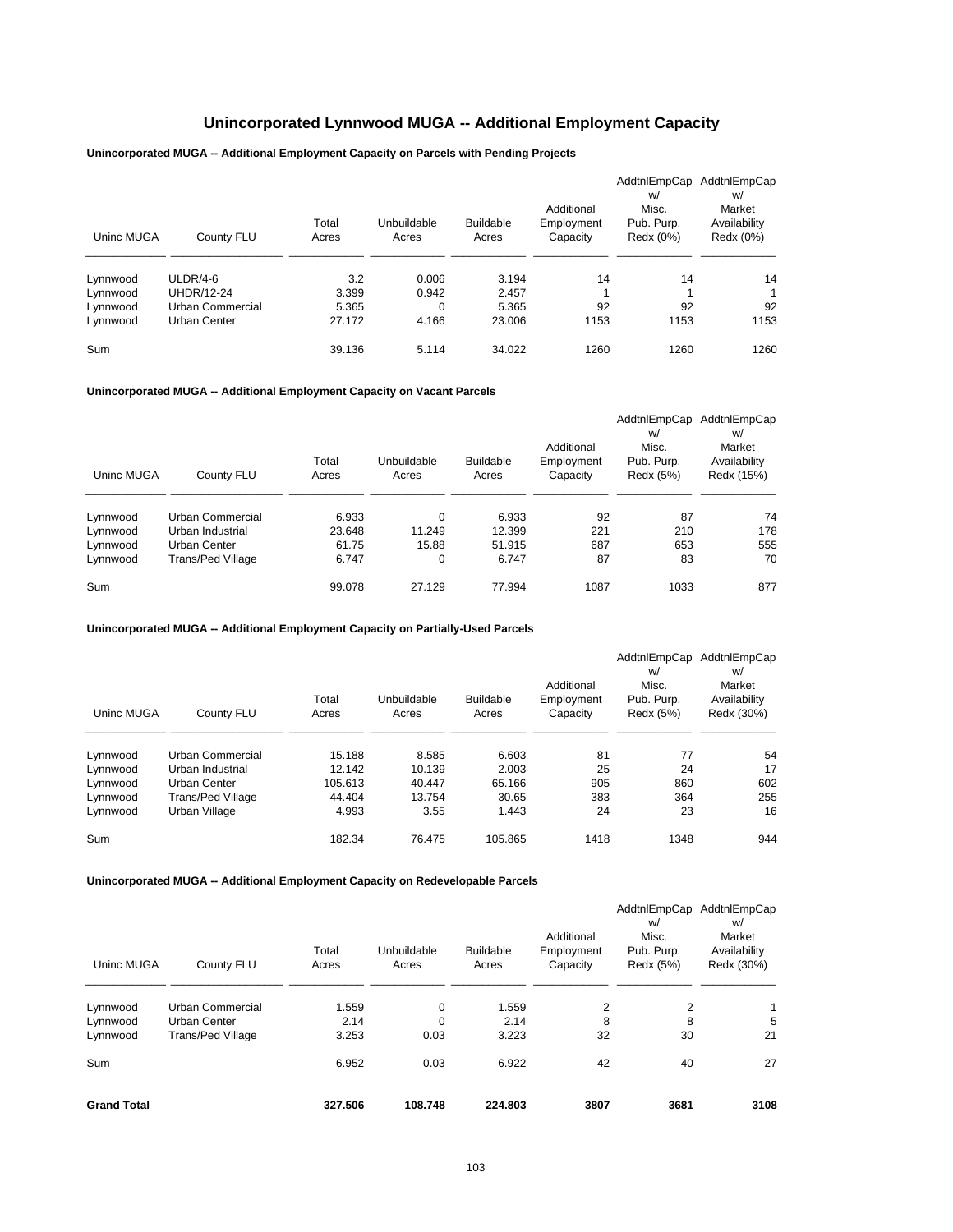## **Unincorporated Mill Creek MUGA -- Additional Employment Capacity**

**Unincorporated MUGA -- Additional Employment Capacity on Parcels with Pending Projects**

| Uninc MUGA | County FLU       | Total<br>Acres | Unbuildable<br>Acres | <b>Buildable</b><br>Acres | Additional<br>Employment<br>Capacity | AddtnlEmpCap<br>w/<br>Misc.<br>Pub. Purp.<br>Redx (0%) | AddtnlEmpCap<br>w/<br>Market<br>Availability<br>Redx (0%) |
|------------|------------------|----------------|----------------------|---------------------------|--------------------------------------|--------------------------------------------------------|-----------------------------------------------------------|
| Mill Creek | $ULDR/4-6$       | 59.127         | 7.828                | 51.299                    | 87                                   | 87                                                     | 87                                                        |
| Mill Creek | <b>UMDR/6-12</b> | 16.616         | 5.521                | 11.095                    | 121                                  | 121                                                    | 121                                                       |
| Mill Creek | Urban Commercial | 16.71          | 4.444                | 12.266                    | 503                                  | 503                                                    | 503                                                       |
| Mill Creek | Urban Industrial | 3.699          | 0.573                | 3.126                     | 184                                  | 184                                                    | 184                                                       |
| Mill Creek | Urban Village    | 23.168         | 1.528                | 21.64                     | 276                                  | 276                                                    | 276                                                       |
| Sum        |                  | 119.32         | 19.894               | 99.426                    | 1171                                 | 1171                                                   | 1171                                                      |

**Unincorporated MUGA -- Additional Employment Capacity on Vacant Parcels**

| Uninc MUGA | County FLU       | Total<br>Acres | Unbuildable<br>Acres | <b>Buildable</b><br>Acres | Additional<br>Employment<br>Capacity | AddtnlEmpCap<br>w/<br>Misc.<br>Pub. Purp.<br>Redx (5%) | AddtnlEmpCap<br>w/<br>Market<br>Availability<br>Redx (15%) |
|------------|------------------|----------------|----------------------|---------------------------|--------------------------------------|--------------------------------------------------------|------------------------------------------------------------|
| Mill Creek | Urban Commercial | 19.197         | 10.033               | 9.164                     | 138                                  | 131                                                    | 111                                                        |
| Mill Creek | Urban Industrial | 18.442         | 8.639                | 9.803                     | 174                                  | 165                                                    | 141                                                        |
| Mill Creek | Urban Village    | 10.19          | 1.259                | 8.931                     | 235                                  | 223                                                    | 190                                                        |
| Sum        |                  | 47.829         | 19.931               | 27.898                    | 547                                  | 519                                                    | 442                                                        |

**Unincorporated MUGA -- Additional Employment Capacity on Partially-Used Parcels**

| Uninc MUGA | County FLU        | Total<br>Acres | Unbuildable<br>Acres | <b>Buildable</b><br>Acres | Additional<br>Employment<br>Capacity | AddtnlEmpCap<br>w/<br>Misc.<br>Pub. Purp.<br>Redx (5%) | AddtnlEmpCap<br>w/<br>Market<br>Availability<br>Redx (30%) |
|------------|-------------------|----------------|----------------------|---------------------------|--------------------------------------|--------------------------------------------------------|------------------------------------------------------------|
| Mill Creek | <b>UHDR/12-24</b> | 21.381         | 4.982                | 16.399                    | 316                                  | 300                                                    | 210                                                        |
| Mill Creek | Urban Commercial  | 17.869         | 6.986                | 10.883                    | 132                                  | 125                                                    | 88                                                         |
| Mill Creek | Urban Industrial  | 69.257         | 15.514               | 53.743                    | 1006                                 | 956                                                    | 669                                                        |
| Mill Creek | Urban Center      | 21.572         | 11.465               | 10.107                    | 130                                  | 124                                                    | 86                                                         |
| Mill Creek | Urban Village     | 29.522         | 6.333                | 23.189                    | 611                                  | 580                                                    | 406                                                        |
| Sum        |                   | 159.601        | 45.28                | 114.321                   | 2195                                 | 2085                                                   | 1459                                                       |

| Uninc MUGA         | County FLU       | Total<br>Acres | Unbuildable<br>Acres | <b>Buildable</b><br>Acres | Additional<br>Employment<br>Capacity | AddtnlEmpCap<br>w/<br>Misc.<br>Pub. Purp.<br>Redx (5%) | AddtnlEmpCap<br>W/<br>Market<br>Availability<br>Redx (30%) |
|--------------------|------------------|----------------|----------------------|---------------------------|--------------------------------------|--------------------------------------------------------|------------------------------------------------------------|
| Mill Creek         | Urban Commercial | 0.932          | 0.037                | 0.895                     | 8                                    | 8                                                      | 5                                                          |
| Sum                |                  | 0.932          | 0.037                | 0.895                     | 8                                    | 8                                                      | 5                                                          |
| <b>Grand Total</b> |                  | 327.682        | 85.142               | 242.54                    | 3921                                 | 3783                                                   | 3077                                                       |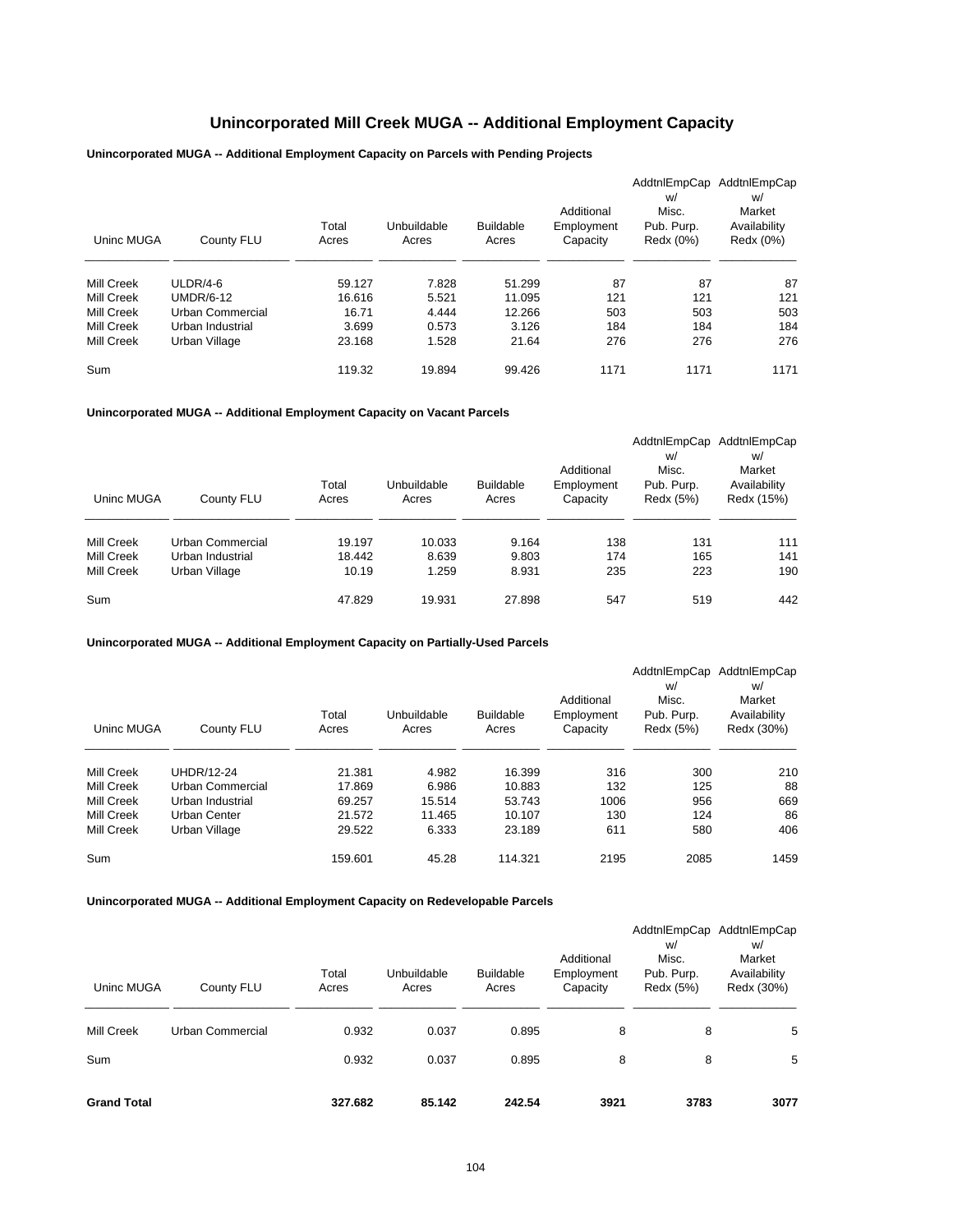## **Unincorporated Mukilteo MUGA -- Additional Employment Capacity**

## **Unincorporated MUGA -- Additional Employment Capacity on Parcels with Pending Projects**

| Uninc MUGA      | County FLU       | Total<br>Acres | Unbuildable<br>Acres | <b>Buildable</b><br>Acres | Additional<br>Employment<br>Capacity | W/<br>Misc.<br>Pub. Purp.<br>Redx (0%) | AddtnlEmpCap AddtnlEmpCap<br>w/<br>Market<br>Availability<br>Redx (0%) |
|-----------------|------------------|----------------|----------------------|---------------------------|--------------------------------------|----------------------------------------|------------------------------------------------------------------------|
| Mukilteo        | Urban Commercial | 1.132          | 0                    | 1.132                     | 17                                   | 17                                     | 17                                                                     |
| Mukilteo<br>Sum | Urban Industrial | 7.253<br>8.385 | 0<br>0               | 7.253<br>8.385            | 148<br>165                           | 148<br>165                             | 148<br>165                                                             |

#### **Unincorporated MUGA -- Additional Employment Capacity on Vacant Parcels**

|            |                  |         |             |                  |            | AddtnlEmpCap | AddtnlEmpCap |
|------------|------------------|---------|-------------|------------------|------------|--------------|--------------|
|            |                  |         |             |                  |            | W/           | w/           |
|            |                  |         |             |                  | Additional | Misc.        | Market       |
|            |                  | Total   | Unbuildable | <b>Buildable</b> | Employment | Pub. Purp.   | Availability |
| Uninc MUGA | County FLU       | Acres   | Acres       | Acres            | Capacity   | Redx (5%)    | Redx (15%)   |
|            |                  |         |             |                  |            |              |              |
| Mukilteo   | Urban Commercial | 13.004  | 0.137       | 12.867           | 194        | 184          | 157          |
| Mukilteo   | Urban Industrial | 77.942  | 10.317      | 67.625           | 1218       | 1157         | 984          |
| Mukilteo   | Urban Center     | 2.695   | 0           | 2.695            | 38         | 36           | 31           |
| Mukilteo   | Urban Village    | 7.591   | 0           | 7.591            | 202        | 192          | 163          |
| Sum        |                  | 101.232 | 10.454      | 90.778           | 1652       | 1569         | 1335         |

#### **Unincorporated MUGA -- Additional Employment Capacity on Partially-Used Parcels**

|            |                  |         |             |                  |            | AddtnlEmpCap | AddtnlEmpCap |
|------------|------------------|---------|-------------|------------------|------------|--------------|--------------|
|            |                  |         |             |                  |            | W/           | w/           |
|            |                  |         |             |                  | Additional | Misc.        | Market       |
|            |                  | Total   | Unbuildable | <b>Buildable</b> | Employment | Pub. Purp.   | Availability |
| Uninc MUGA | County FLU       | Acres   | Acres       | Acres            | Capacity   | Redx (5%)    | Redx (30%)   |
|            |                  |         |             |                  |            |              |              |
| Mukilteo   | Urban Commercial | 49.492  | 18.751      | 30.741           | 447        | 425          | 297          |
| Mukilteo   | Urban Industrial | 58.317  | 24.22       | 34.097           | 562        | 534          | 374          |
| Mukilteo   | Urban Center     | 12.492  | 9.795       | 2.697            | 35         | 33           | 23           |
| Mukilteo   | Urban Village    | 5.533   | 1.616       | 3.917            | 99         | 94           | 66           |
| Sum        |                  | 125.834 | 54.382      | 71.452           | 1143       | 1086         | 760          |

| <b>Grand Total</b> |                  | 236.549        | 64.836               | 171.713                   | 2972                                 | 2832                                                   | 2268                                                       |
|--------------------|------------------|----------------|----------------------|---------------------------|--------------------------------------|--------------------------------------------------------|------------------------------------------------------------|
| Sum                |                  | 1.098          | 0                    | 1.098                     | 12                                   | $12 \overline{ }$                                      | 8                                                          |
| Mukilteo           | Urban Industrial | 0.795          | 0                    | 0.795                     | 9                                    | 9                                                      | 6                                                          |
| Mukilteo           | Urban Commercial | 0.303          | $\mathbf 0$          | 0.303                     | 3                                    | 3                                                      | $\overline{2}$                                             |
| Uninc MUGA         | County FLU       | Total<br>Acres | Unbuildable<br>Acres | <b>Buildable</b><br>Acres | Additional<br>Employment<br>Capacity | AddtnlEmpCap<br>w/<br>Misc.<br>Pub. Purp.<br>Redx (5%) | AddtnlEmpCap<br>W/<br>Market<br>Availability<br>Redx (30%) |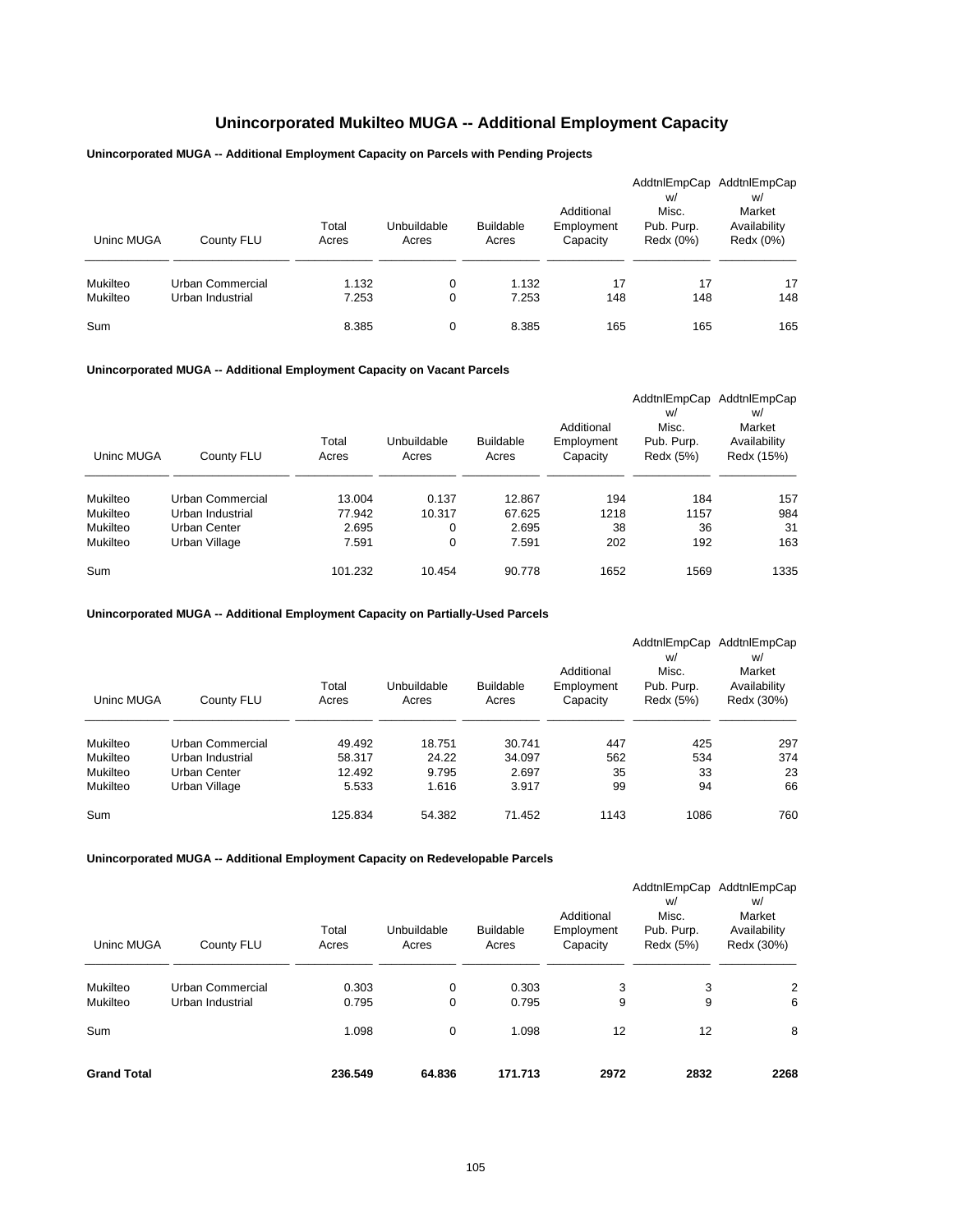## **Unincorporated Paine Field MUGA -- Additional Employment Capacity**

## **Unincorporated MUGA -- Additional Employment Capacity on Parcels with Pending Projects**

| Uninc MUGA  | County FLU       | Total<br>Acres | Unbuildable<br>Acres | <b>Buildable</b><br>Acres | Additional<br>Employment<br>Capacity | W/<br>Misc.<br>Pub. Purp.<br>Redx (0%) | AddtnlEmpCap AddtnlEmpCap<br>W/<br>Market<br>Availability<br>Redx (0%) |
|-------------|------------------|----------------|----------------------|---------------------------|--------------------------------------|----------------------------------------|------------------------------------------------------------------------|
| Paine Field | Urban Industrial | 312.745        | 75.401               | 237.344                   | 1701                                 | 1701                                   | 1701                                                                   |

### **Unincorporated MUGA -- Additional Employment Capacity on Vacant Parcels**

| Uninc MUGA  | County FLU       | Total<br>Acres | Unbuildable<br>Acres | <b>Buildable</b><br>Acres | Additional<br>Employment<br>Capacity | W/<br>Misc.<br>Pub. Purp.<br>Redx (5%) | AddtnlEmpCap AddtnlEmpCap<br>W/<br>Market<br>Availability<br>Redx (15%) |
|-------------|------------------|----------------|----------------------|---------------------------|--------------------------------------|----------------------------------------|-------------------------------------------------------------------------|
| Paine Field | Urban Industrial | 219.887        | 24.797               | 195.09                    | 3060                                 | 2907                                   | 2471                                                                    |

## **Unincorporated MUGA -- Additional Employment Capacity on Partially-Used Parcels**

| <b>Grand Total</b> |                  | 592.199        | 132.585              | 459.614                   | 5285                                 | 5106                                                   | 4520                                                       |
|--------------------|------------------|----------------|----------------------|---------------------------|--------------------------------------|--------------------------------------------------------|------------------------------------------------------------|
| Paine Field        | Urban Industrial | 59.567         | 32.387               | 27.18                     | 524                                  | 498                                                    | 348                                                        |
| Uninc MUGA         | County FLU       | Total<br>Acres | Unbuildable<br>Acres | <b>Buildable</b><br>Acres | Additional<br>Employment<br>Capacity | AddtnlEmpCap<br>W/<br>Misc.<br>Pub. Purp.<br>Redx (5%) | AddtnlEmpCap<br>W/<br>Market<br>Availability<br>Redx (30%) |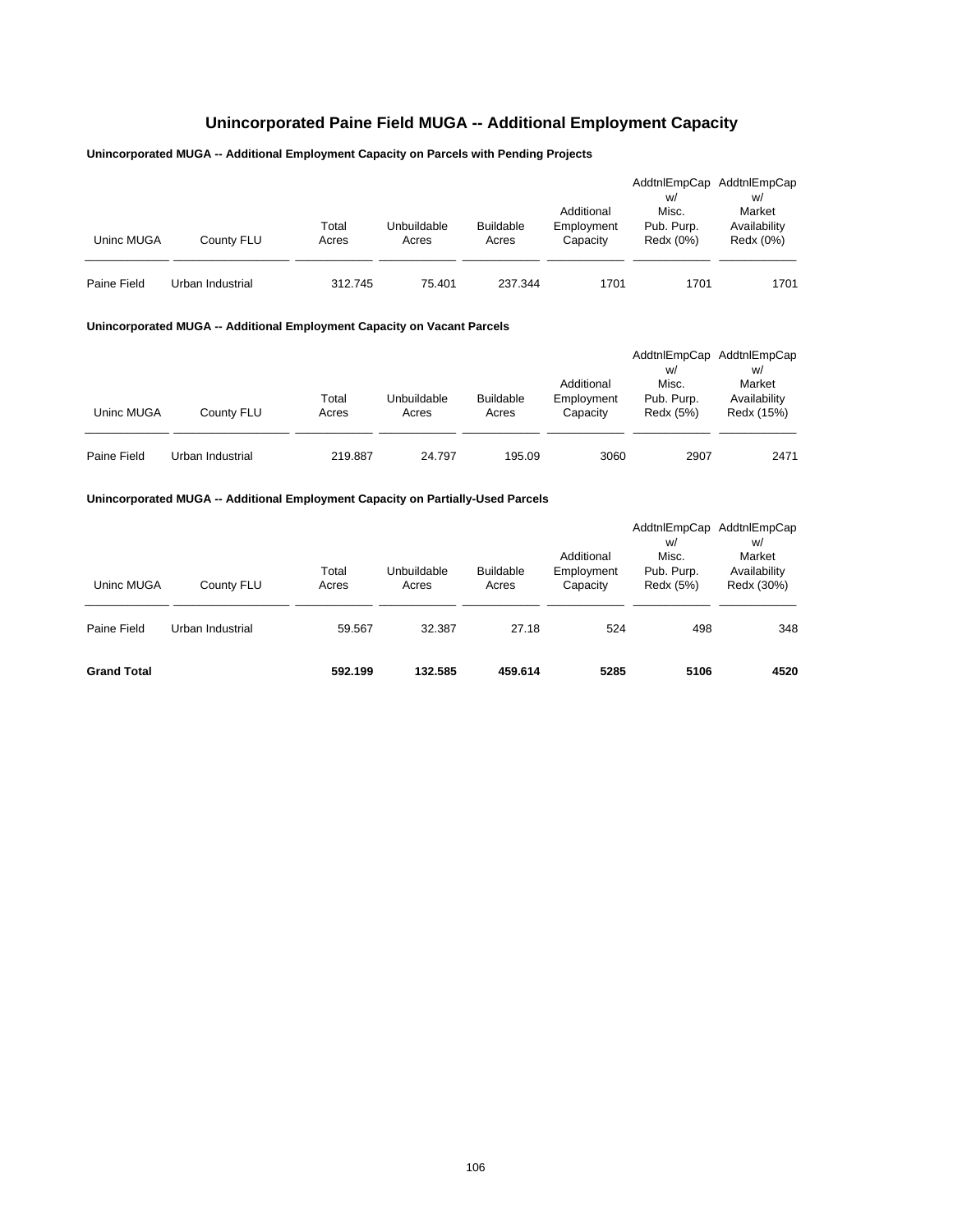# **Unincorporated Silver Firs MUGA -- Additional Employment Capacity**

## **Unincorporated MUGA -- Additional Employment Capacity on Parcels with Pending Projects**

| Uninc MUGA         | County FLU       | Total<br>Acres | Unbuildable<br>Acres | <b>Buildable</b><br>Acres | Additional<br>Employment<br>Capacity | AddtnlEmpCap<br>w/<br>Misc.<br>Pub. Purp.<br>Redx (0%) | AddtnlEmpCap<br>W/<br>Market<br>Availability<br>Redx (0%) |
|--------------------|------------------|----------------|----------------------|---------------------------|--------------------------------------|--------------------------------------------------------|-----------------------------------------------------------|
| <b>Silver Firs</b> | $ULDR/4-6$       | 6.458          | 4.879                | 1.579                     |                                      |                                                        | 1                                                         |
| <b>Silver Firs</b> | Public/Inst Use  | 96.221         | 13.106               | 83.115                    | 30                                   | 30                                                     | 30                                                        |
| <b>Silver Firs</b> | Urban Commercial | 8.276          | 0                    | 8.276                     | 106                                  | 106                                                    | 106                                                       |
| <b>Silver Firs</b> | Urban Industrial | 485.046        | 29.734               | 455.312                   | 2709                                 | 2709                                                   | 2709                                                      |
| Sum                |                  | 596.001        | 47.719               | 548.282                   | 2846                                 | 2846                                                   | 2846                                                      |

**Unincorporated MUGA -- Additional Employment Capacity on Vacant Parcels**

| Uninc MUGA<br><b>Silver Firs</b> | County FLU<br>Urban Commercial | Total<br>Acres<br>33.376 | Unbuildable<br>Acres<br>0.727 | <b>Buildable</b><br>Acres<br>32.649 | Additional<br>Employment<br>Capacity<br>478 | w/<br>Misc.<br>Pub. Purp.<br>Redx (5%)<br>454 | AddtnlEmpCap AddtnlEmpCap<br>w/<br>Market<br>Availability<br>Redx (15%)<br>386 |
|----------------------------------|--------------------------------|--------------------------|-------------------------------|-------------------------------------|---------------------------------------------|-----------------------------------------------|--------------------------------------------------------------------------------|
| <b>Grand Total</b>               |                                | 629.377                  | 48.446                        | 580.931                             | 3324                                        | 3300                                          | 3232                                                                           |